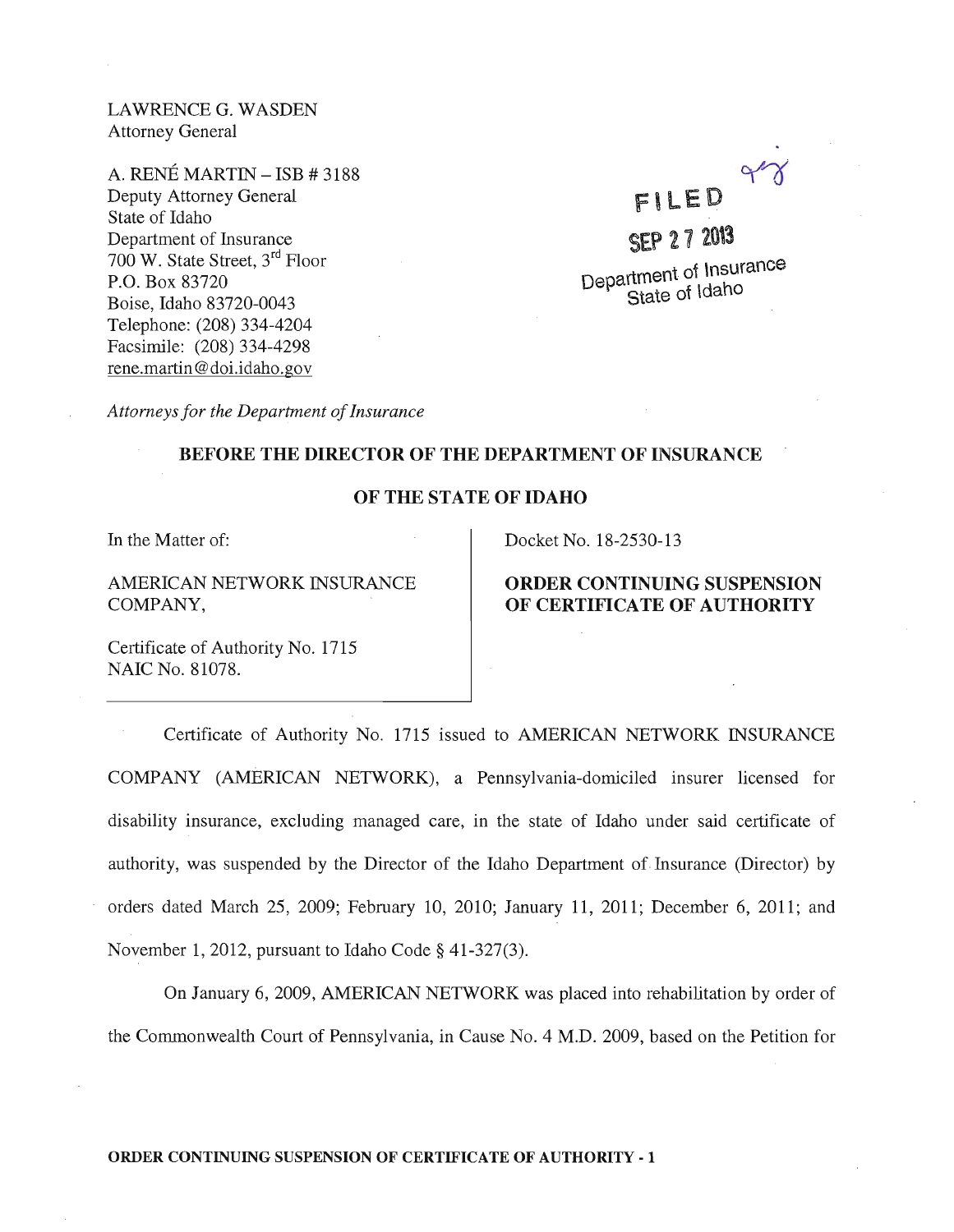Rehabilitation of American Network Insurance Company filed by the Insurance Commissioner of the Commonwealth of Pennsylvania.

On May 3, 2012, said court entered an order in the aforesaid action, which order denied a petition filed by the Insurance Commissioner of the Commonwealth of Pennsylvania, acting as Rehabilitator in said action, to place AMERICAN NETWORK in liquidation, and declared that the court's January 6,2009, order for rehabilitation remained in effect.

The Director, having reviewed the foregoing and the requirements of Idaho Code § 41- 327, and good cause appearing therefor,

NOW, THEREFORE, IT IS HEREBY ORDERED, pursuant to Idaho Code § 41-327(3), that Certificate of Authority No. 1715 issued to AMERICAN NETWORK be CONTINUED IN SUSPENSION, effective immediately, for a period of one (1) year from the date of this order. The Director may terminate the suspension sooner if the cause for said suspension is corrected and AMERICAN NETWORK is otherwise in compliance with title 41, Idaho Code.

IT IS HEREBY FURTHER ORDERED that AMERICAN NETWORK comply with the requirements of Idaho Code § 41-329, including § 41-329(2), which provides: "During the suspension period the insurer shall not solicit or write any new business in this state, but shall file its annual statement, pay fees, licenses, and taxes as required under this code, and may service its business already in force in this state, as if the certificate of authority had continued in full force."

IT IS HEREBY FURTHER ORDERED, pursuant to Idaho Code § 41-330(1), that, within four (4) days after notice of this suspension is provided, AMERICAN NETWORK shall notify, by any available means, every person authorized to write business in the state of Idaho by said insurance company, to immediately cease to write any further insurance business for AMERICAN NETWORK in Idaho.

#### ORDER CONTINUING SUSPENSION OF CERTIFICATE OF AUTHORITY - 2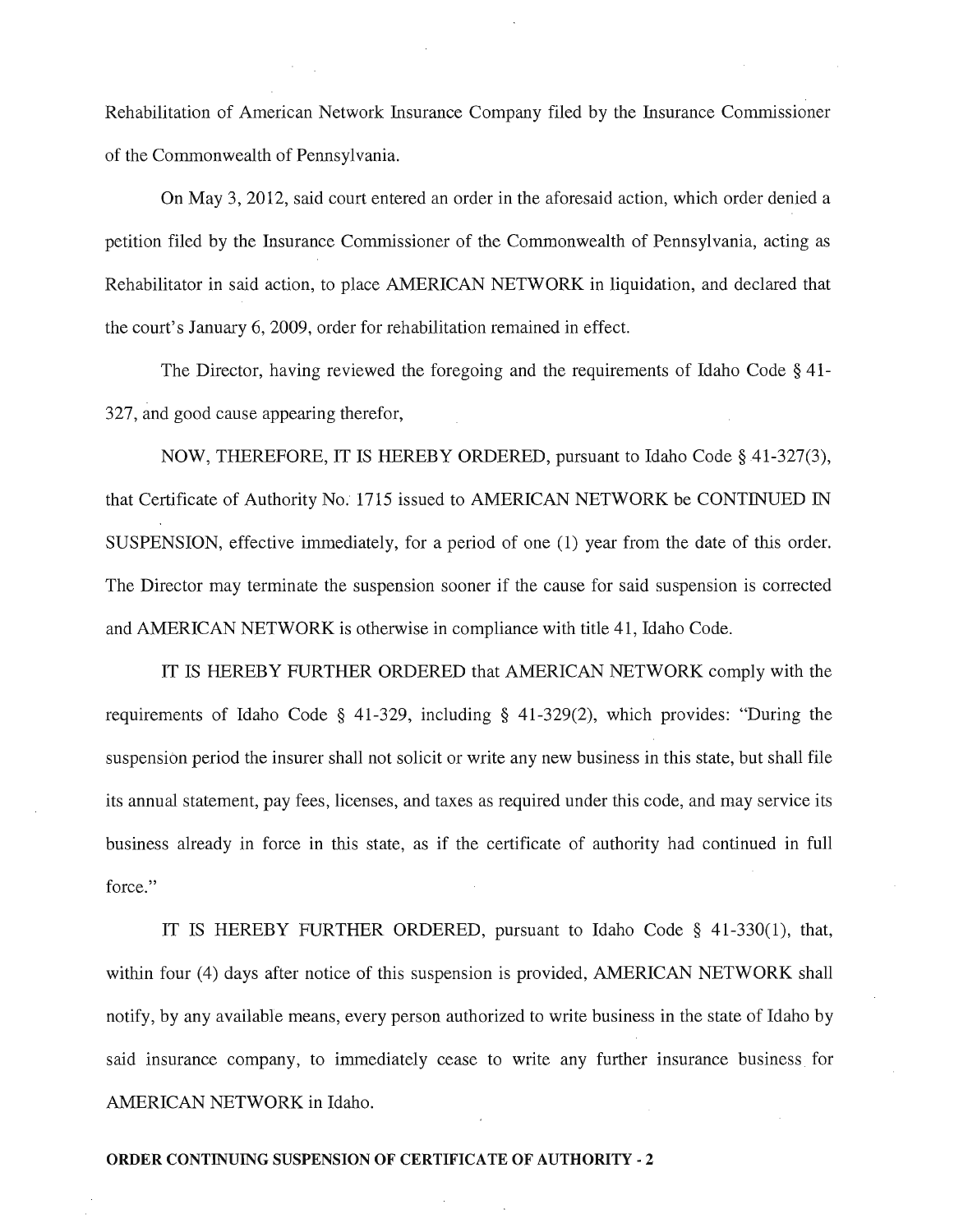$\overline{u}$ DATED this  $\Delta$   $\overline{I}$  day of September, 2013.

> STATE OF IDAHO DEPARTMENT OF INSURANCE

Director

### NOTIFICATION OF RIGHTS

This is a final order of the Director. Any party may file a motion for reconsideration of this final order within fourteen (14) days of the service date of this order. The agency will dispose of the petition for reconsideration within twenty-one (21) days of its receipt, or the petition will be considered denied by operation of law. *See* Idaho Code § 67-5246(4).

Pursuant to Idaho Code §§ 67-5270 and 67-5272, any party aggrieved by this final order or orders previously issued in this case may appeal this final order and all previously issued orders in this case by filing a petition in the district court of the county in which:

- i. A hearing was held,
- ii. The final agency action was taken,
- iii. The party seeking review of the order resides, or operates its principal place of business in Idaho, or
- iv. The real property or personal property that was the subject of the agency action is located.

An appeal must be filed within twenty-eight (28) days of (a) the service date of this final order, (b) an order denying petition for reconsideration, or (c) the failure within twenty-one (21) days to grant or deny a petition for reconsideration, whichever is later. *See* Idaho Code § 67- 5273. The filirig of an appeal to district court does not itself stay the effectiveness or enforcement of the order under appeal.

#### ORDER CONTINUING SUSPENSION OF CERTIFICATE OF AUTHORITY - 3